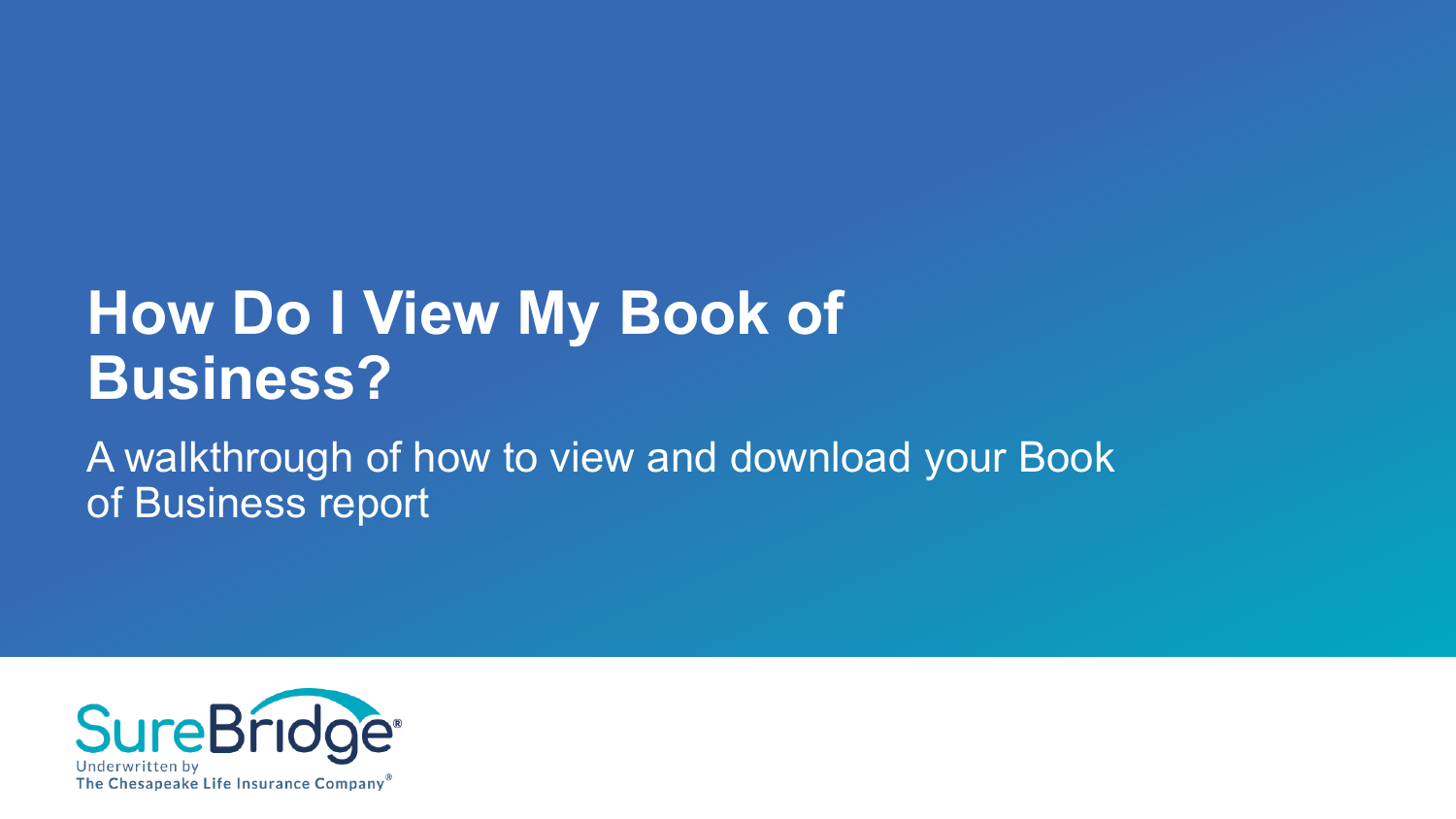# **What is the BoB Report?**

The Book of Business (BoB) report provides you with the status of all your issued business. The report will tell you what policies an insured has, their effective dates, paid to dates, premium amounts, benefit levels, and more.

It is a very helpful tool our agents and agency partners leverage daily and as such, it's important to know where to find it and how to save copies.

We will cover that as briefly as we can over the next few slides.

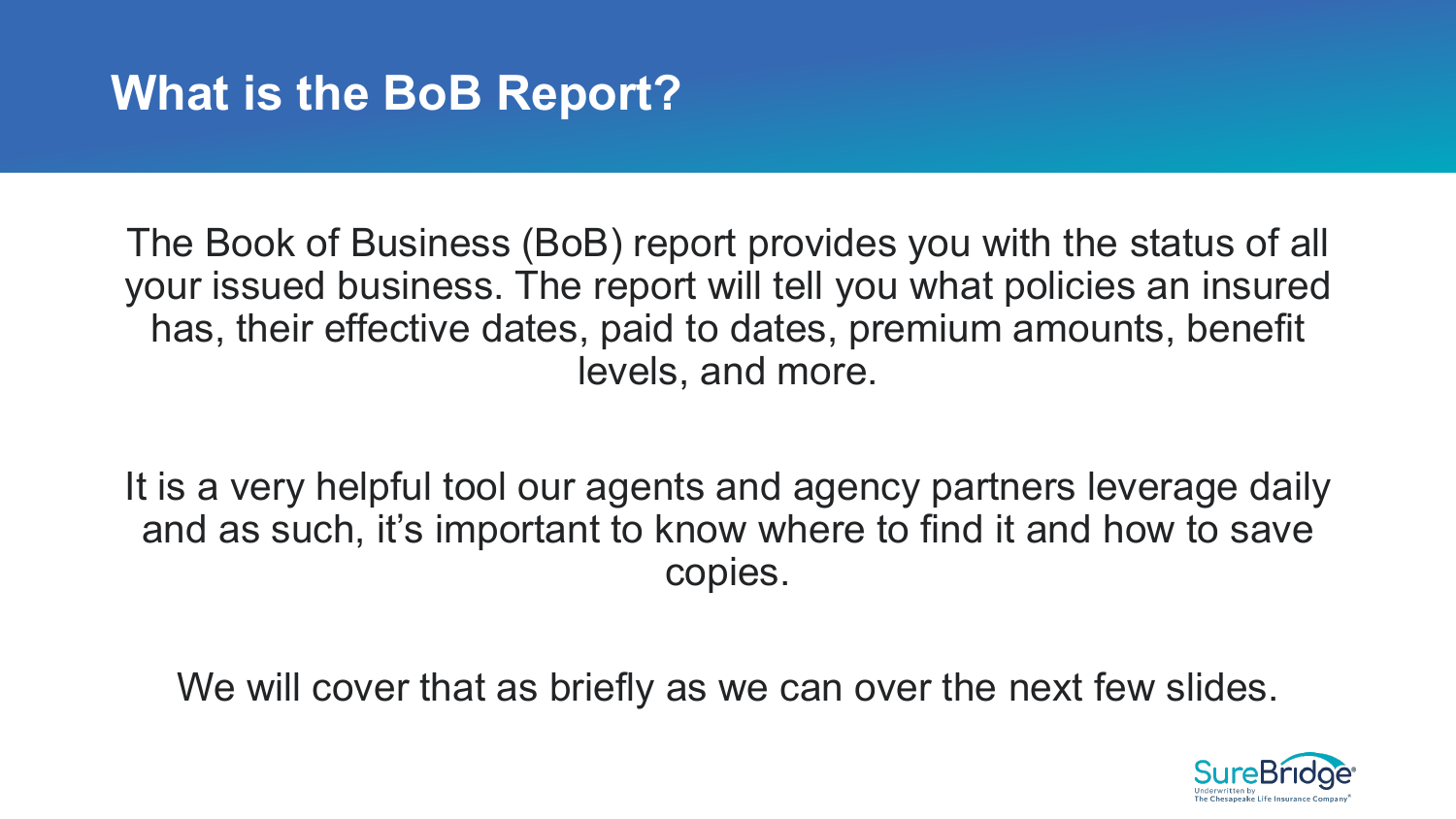### **Where is the BoB Report?**

#### From the **Home** screen of the **Broker Portal** ([www.suppsportal.com\)](http://www.suppsportal.com/), click on the **Reports** tab.



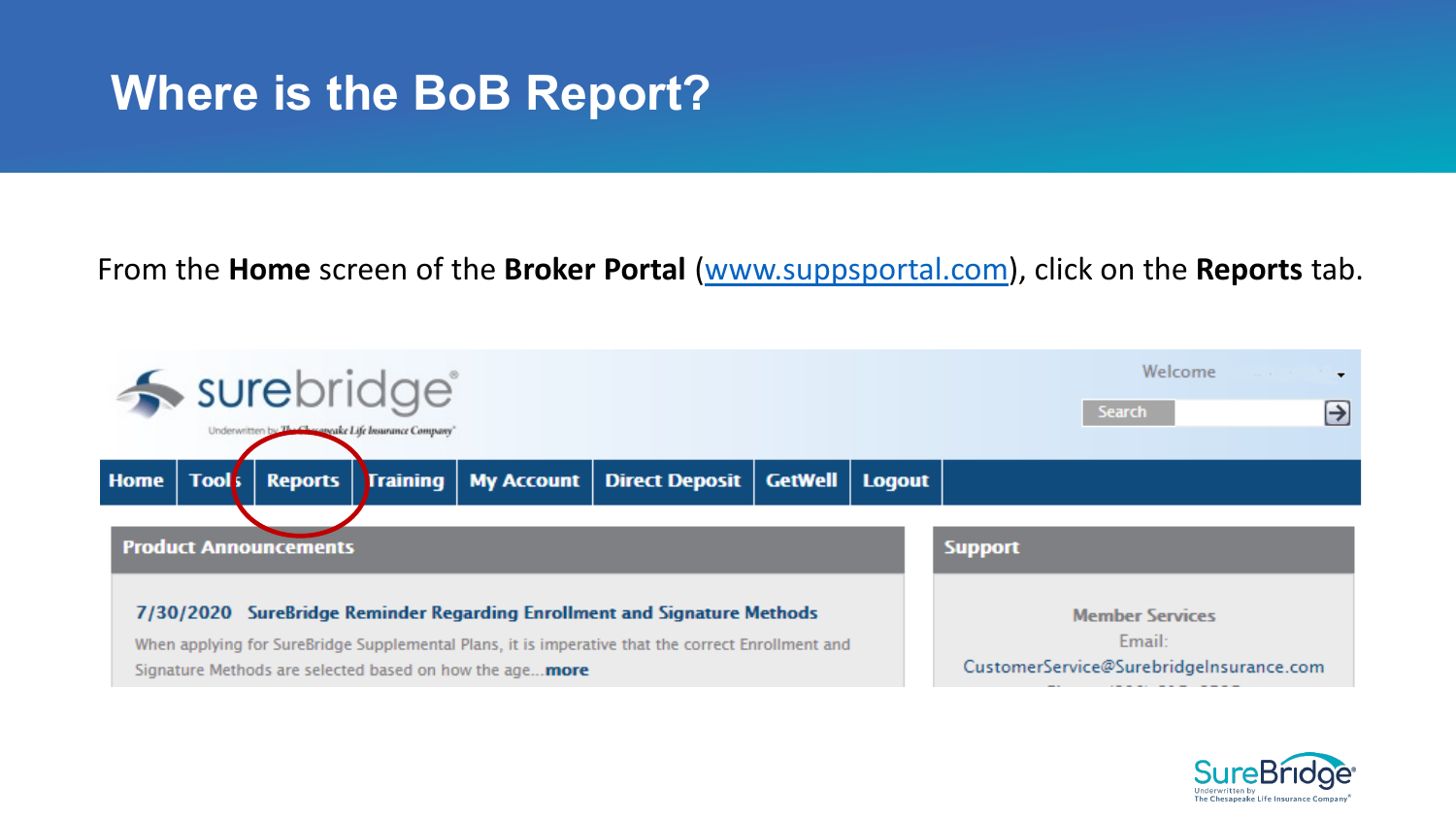### **Where is the BoB Report?**

#### On the **Reports** screen, click the dropdown next to **Policy Information**



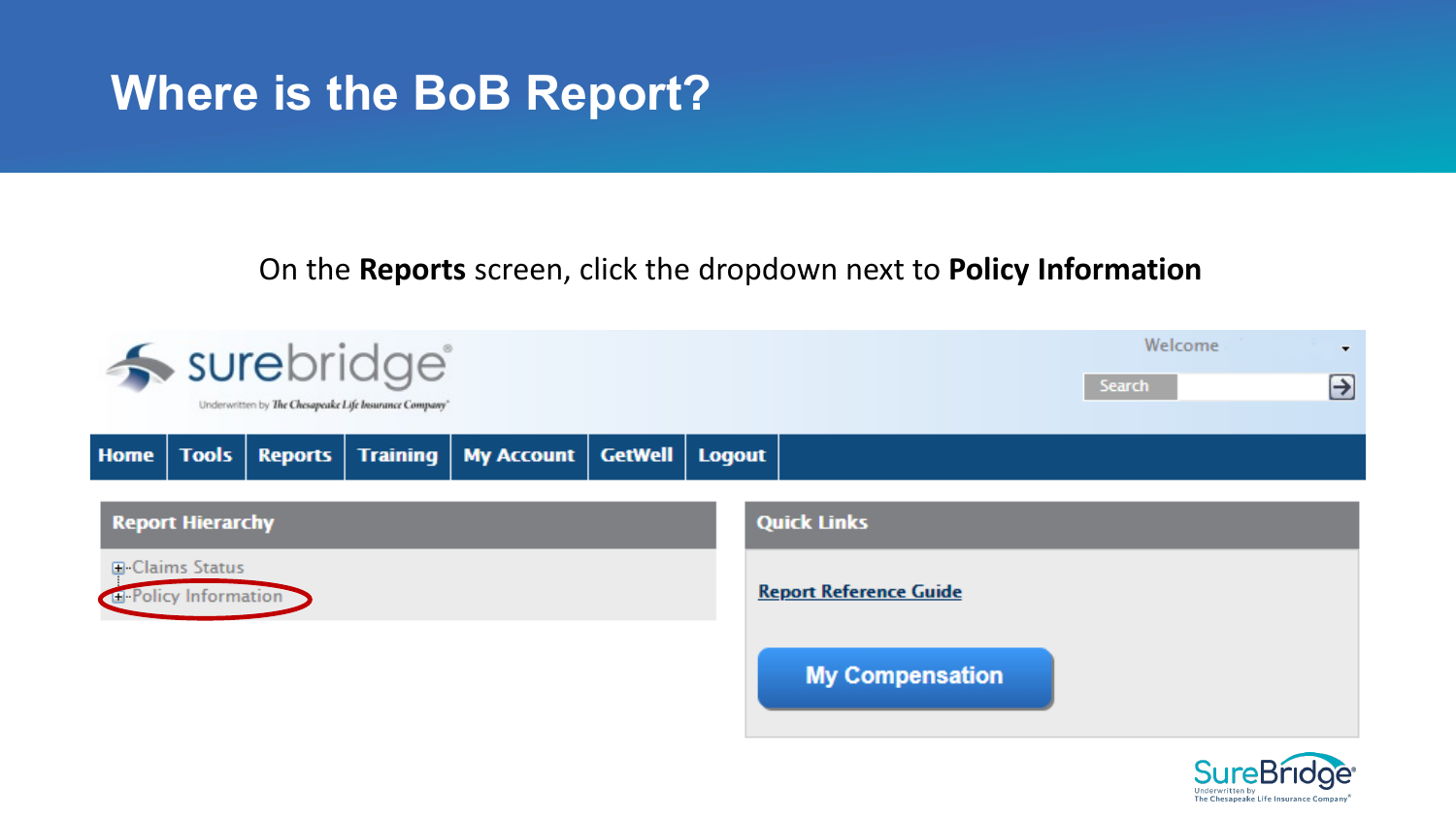### **Where is the BoB Report?**

#### From the options presented, select **Book of Business (Broker Report)**



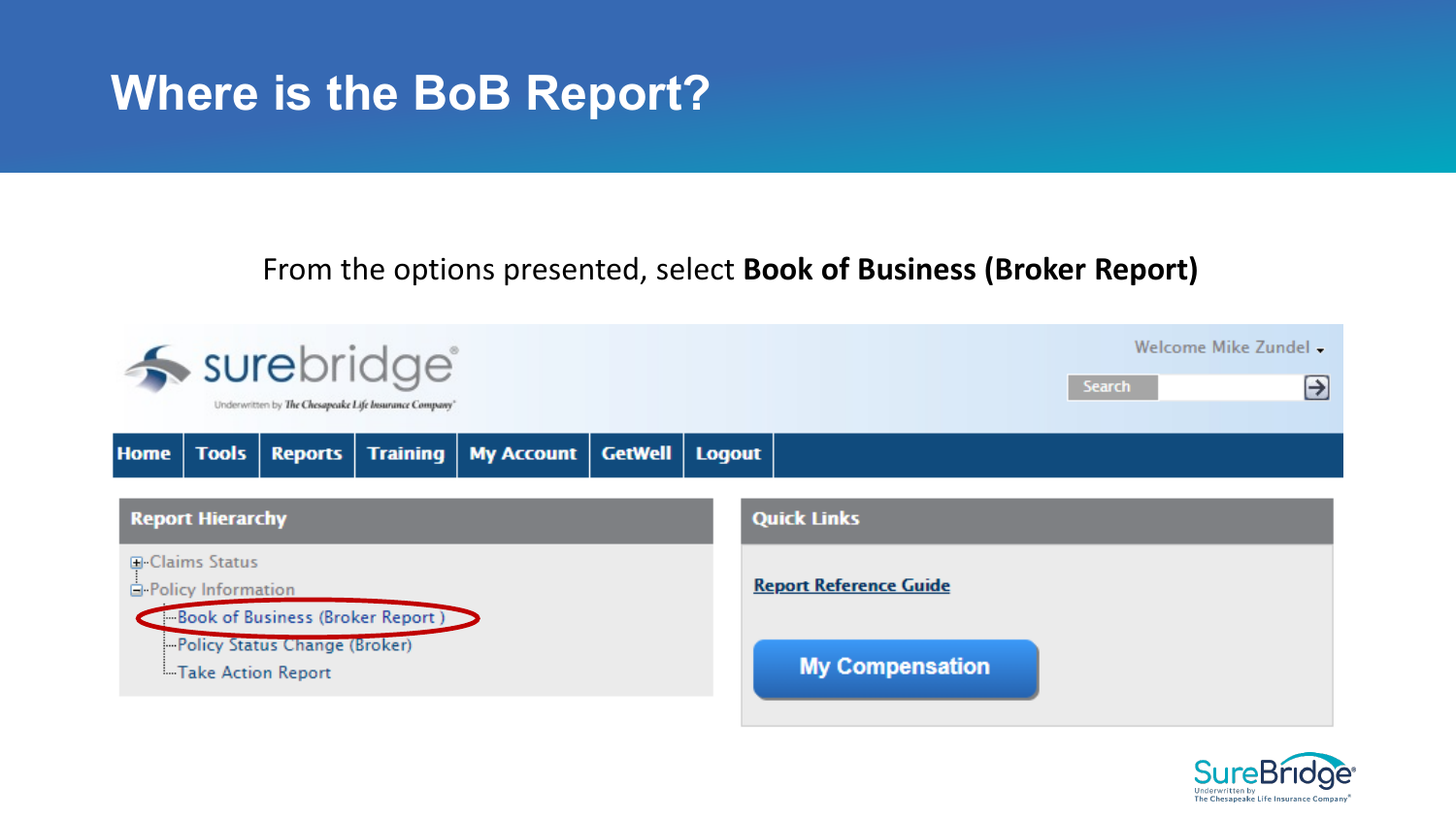# **Running a BoB Report**

Now you will select your search criteria. Set your time frame, and make you selections. If you want to see everything within a given time frame, make sure you choose "All" for each criteria.

| <b>Home</b> | <b>Tools</b>                            | <b>Reports</b>              |              | Training   My Account   GetWell |                       | Logout                      |  |  |  |  |  |
|-------------|-----------------------------------------|-----------------------------|--------------|---------------------------------|-----------------------|-----------------------------|--|--|--|--|--|
| $<$ Back    |                                         |                             |              |                                 |                       |                             |  |  |  |  |  |
|             |                                         |                             |              |                                 |                       |                             |  |  |  |  |  |
|             | <b>Book of Business (Broker Report)</b> |                             |              |                                 |                       |                             |  |  |  |  |  |
| From Date:  |                                         | 9/17/2020                   |              | HH                              | To Date:              | Þ<br>12/16/2020             |  |  |  |  |  |
| State(s):   |                                         | <select values=""></select> |              |                                 | <b>Product Name</b>   | <select values=""></select> |  |  |  |  |  |
|             | Policy Status: :   All                  |                             | $\checkmark$ |                                 | <b>Insured Name::</b> |                             |  |  |  |  |  |
|             | <b>View Report</b>                      |                             |              |                                 |                       |                             |  |  |  |  |  |

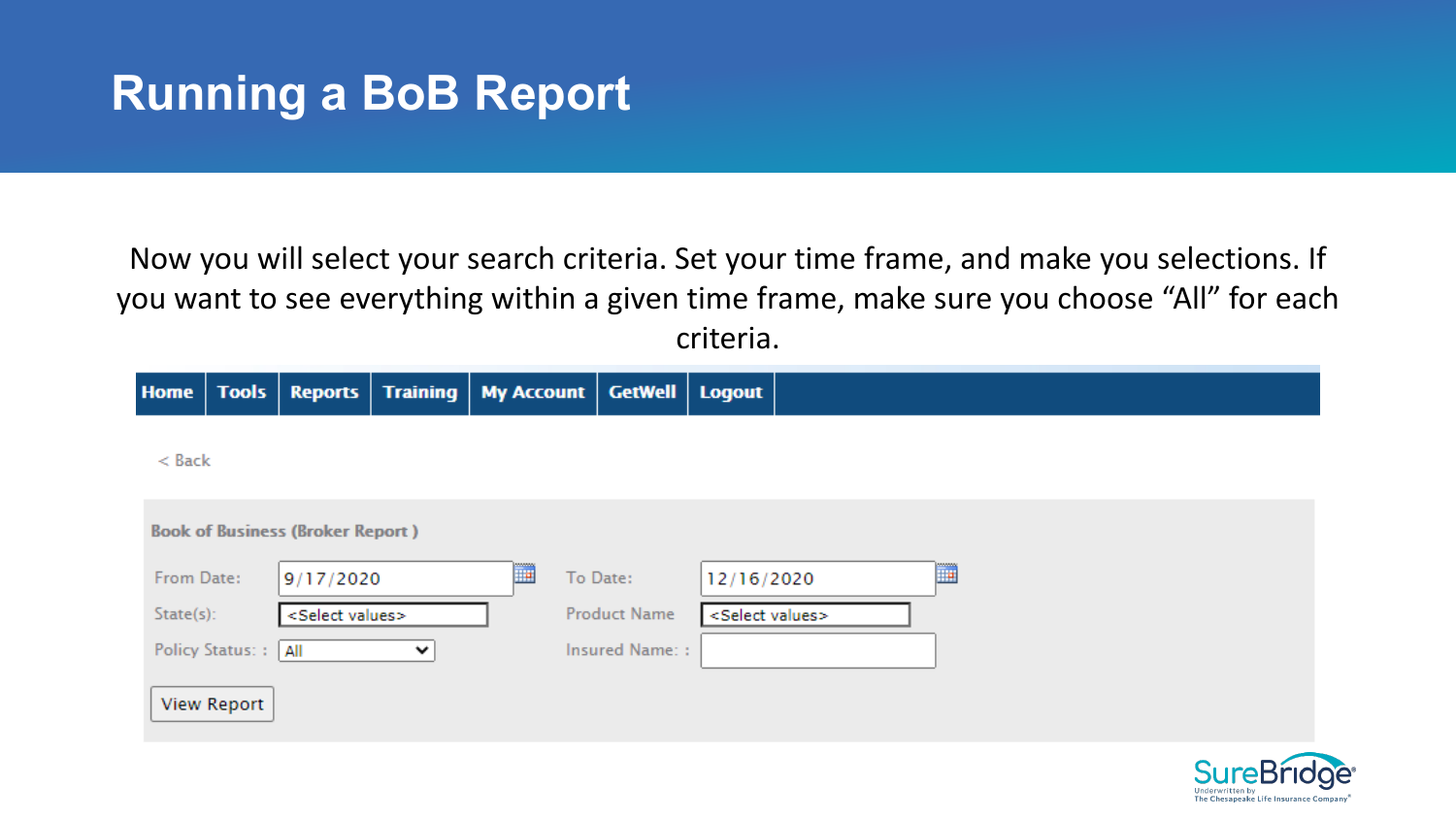### **Running a BoB Report**

#### All fields must be addressed, with the exception of the **Insured Name** field.

| <b>Home</b>  | <b>Tools</b>                            | <b>Reports</b> |   |   | Training   My Account   GetWell   Logout |                 |  |  |  |  |  |
|--------------|-----------------------------------------|----------------|---|---|------------------------------------------|-----------------|--|--|--|--|--|
| $<$ Back     |                                         |                |   |   |                                          |                 |  |  |  |  |  |
|              |                                         |                |   |   |                                          |                 |  |  |  |  |  |
|              | <b>Book of Business (Broker Report)</b> |                |   |   |                                          |                 |  |  |  |  |  |
| From Date:   |                                         | 9/17/2020      |   | m | To Date:                                 | H<br>12/16/2020 |  |  |  |  |  |
| $State(s)$ : |                                         | 51 selected    |   |   | <b>Product Name</b>                      | 40 selected     |  |  |  |  |  |
|              | <b>Policy Status::</b>                  | $ $ All        | ╰ |   | <b>Insured Name::</b>                    |                 |  |  |  |  |  |
|              | <b>View Report</b>                      |                |   |   |                                          |                 |  |  |  |  |  |

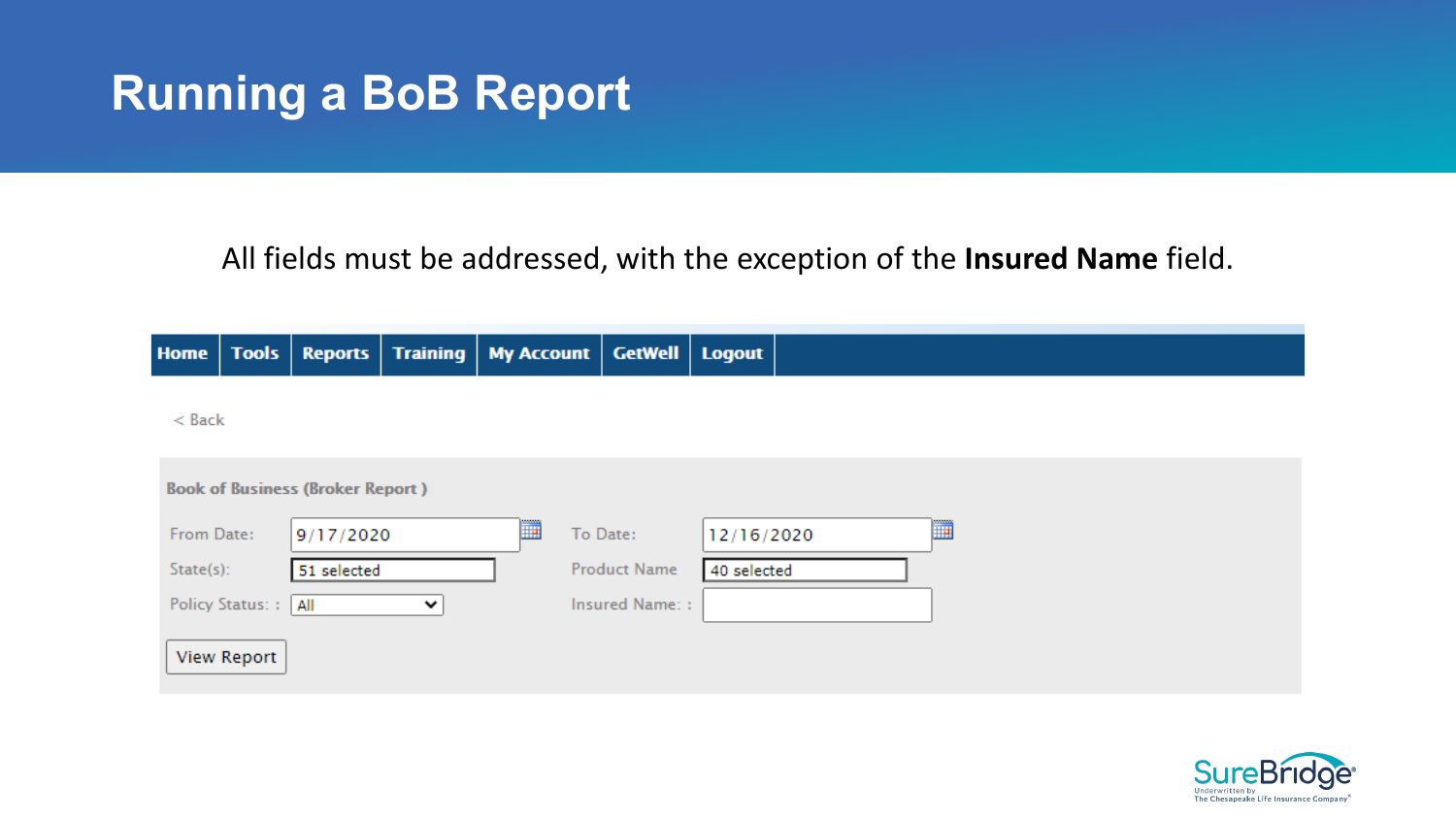# **Reading a BoB Report**

In the first eight columns, you will find your NPN, The Insured Name, Policy ID, Application Date, Application Status, and the Status Detail.

| <b>NPN e</b> | <b>Insured Name <math>\theta</math></b> |                 | <b>Brand   Policy ID <math>\approx</math></b> | <b>BCN/List</b><br>e<br><b>Bill</b> | <b>Application</b><br>€.<br><b>Date</b> | <b>Application</b><br><b>Status</b><br>e | <b>Detail Status</b>     |
|--------------|-----------------------------------------|-----------------|-----------------------------------------------|-------------------------------------|-----------------------------------------|------------------------------------------|--------------------------|
| 012345       | $\sim 100$<br>Smith, Insured            | SB.             | 43G000000                                     |                                     | 10/19/2020<br>12:00:00 AM               | <b>ACTIVE</b>                            | Initial Payment Received |
| 012345       | Smith, Insured                          | SB.             | 53G000000                                     |                                     | 11/16/2020<br>12:00:00 AM               | <b>ACTIVE</b>                            | Initial Payment Received |
| 012345       | Smith, Insured                          | SB <sub>1</sub> | 63G000000                                     | <b>Contract</b>                     | 10/8/2020<br>12:00:00 AM                | <b>ACTIVE</b>                            | <b>Issued</b>            |
| 012345       | Smith, Insured                          | SB <sub>1</sub> | 34G000000                                     |                                     | 10/18/2020<br>12:00:00 AM               | <b>ACTIVE</b>                            | <b>Issued</b>            |

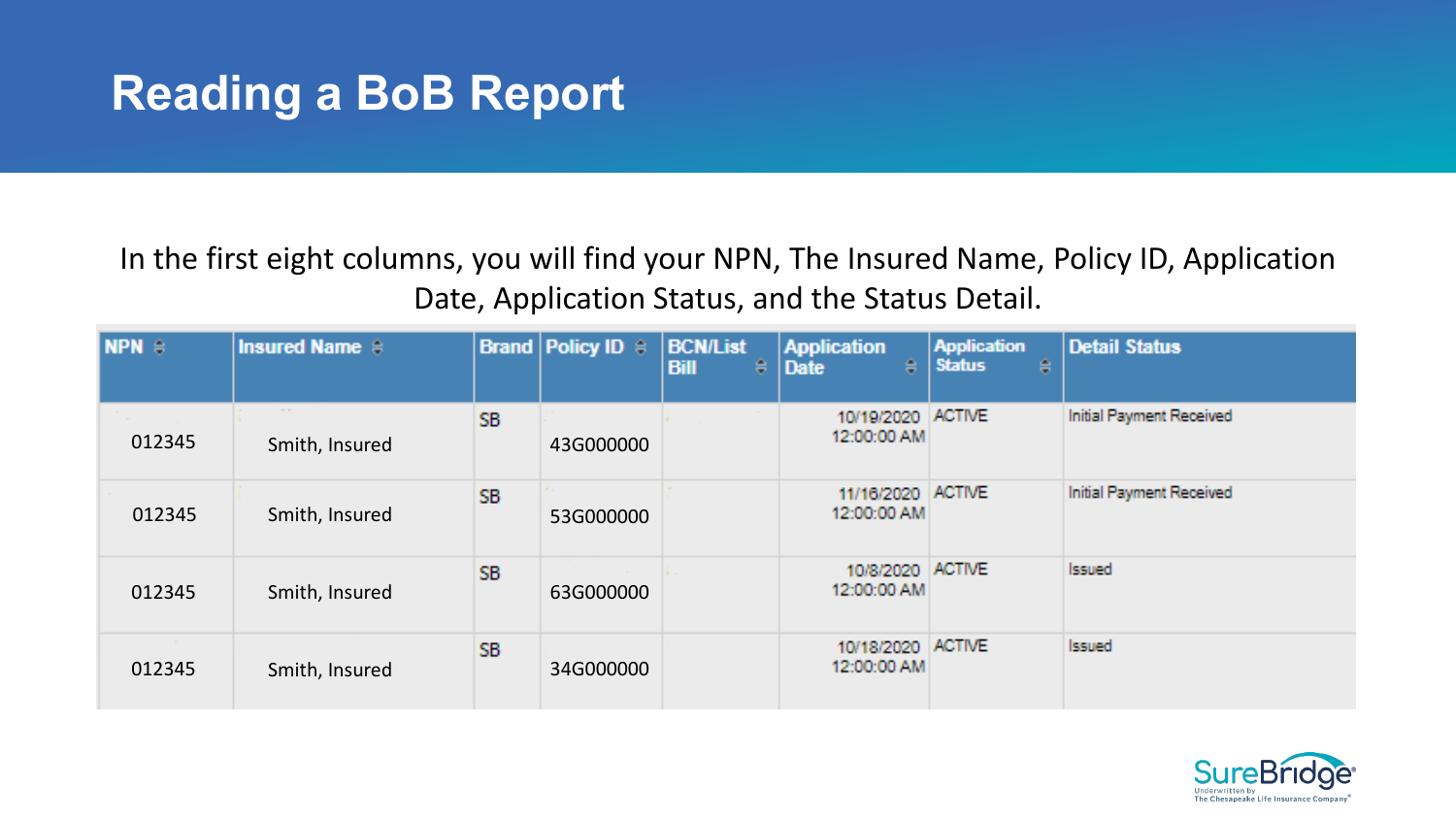# **Reading a BoB Report**

The next eight columns you tell you if there is a payment failure and why, if any of the insureds who applied were declined and why, the policy status, the product name, if it was a Guaranteed Issue plan, and the Issue State.

| Payment<br>Failure<br>Date | <b>Payment</b><br><b>Failure</b><br>Reason | Individual Declines/Postpones   Policy | €.<br><b>Status</b> | <b>Product</b><br>€<br><b>Name</b> | <b>GI Plan</b> | <b>Bun</b> | <b>Issue</b><br>÷<br><b>State</b> |
|----------------------------|--------------------------------------------|----------------------------------------|---------------------|------------------------------------|----------------|------------|-----------------------------------|
|                            |                                            |                                        | In force            | Sr. Prime DVH                      |                |            | WI.                               |
|                            |                                            |                                        | In force            | Sr. Prime DVH                      |                |            | MI                                |
|                            |                                            |                                        | In force            | Sr. Prime DVH                      |                |            | TX                                |
|                            |                                            |                                        | In force.           | Sr. Prime DVH                      |                |            | <b>TN</b>                         |

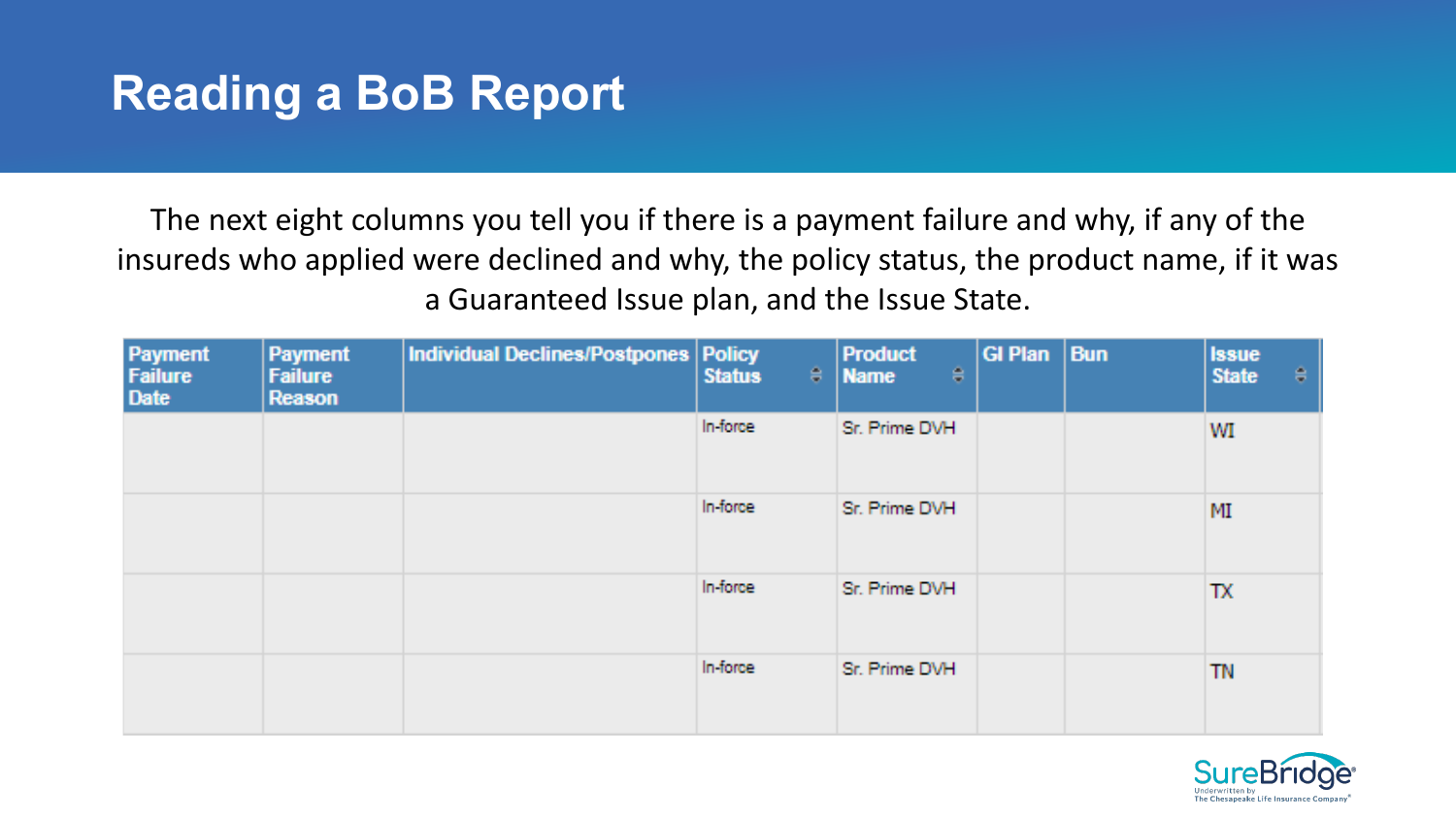# **Reading a BoB Report**

In the last nine columns, you will see the Effective Date, Paid to Date, Billing Mode, Billing Type, Premium amount, Benefit Level, Months in Force, and the client's Home Phone Number.

| <b>Effective</b><br>e<br>Date | Paid to<br>e<br><b>Date</b>       | <b>Bill Mode</b> | <b>Bill Type</b> | <b>Premium \$</b> | <b>Benefit Level</b> | <b>Months Work</b><br>in Force Phone | <b>Home</b><br><b>Phone</b> |
|-------------------------------|-----------------------------------|------------------|------------------|-------------------|----------------------|--------------------------------------|-----------------------------|
| 12/1/2020<br>12:00:00 AM      | 1/1/2021<br>12:00:00<br>AМ        | M                | ACH/EFT          | 38.00             | 0001000              | 001                                  | 7323328503                  |
| 12/1/2020<br>12:00:00 AM      | 1/1/2021<br>12:00:00<br><b>AM</b> | M                | <b>ACH/EFT</b>   | 29.00             | 0001000              | 001                                  | 5867646378                  |
| 11/1/2020<br>12:00:00 AM      | 1/1/2021<br>12:00:00<br>AМ        | М                | ACH/EFT          | 20.00             | 0001000              | 001                                  | 3612460235                  |
| 10/19/2020<br>12:00:00 AM     | 12/19/2020<br>12:00:00<br>AМ      | M                | <b>ACH/EFT</b>   | 29.00             | 0001000              | 002                                  | 5053488090                  |